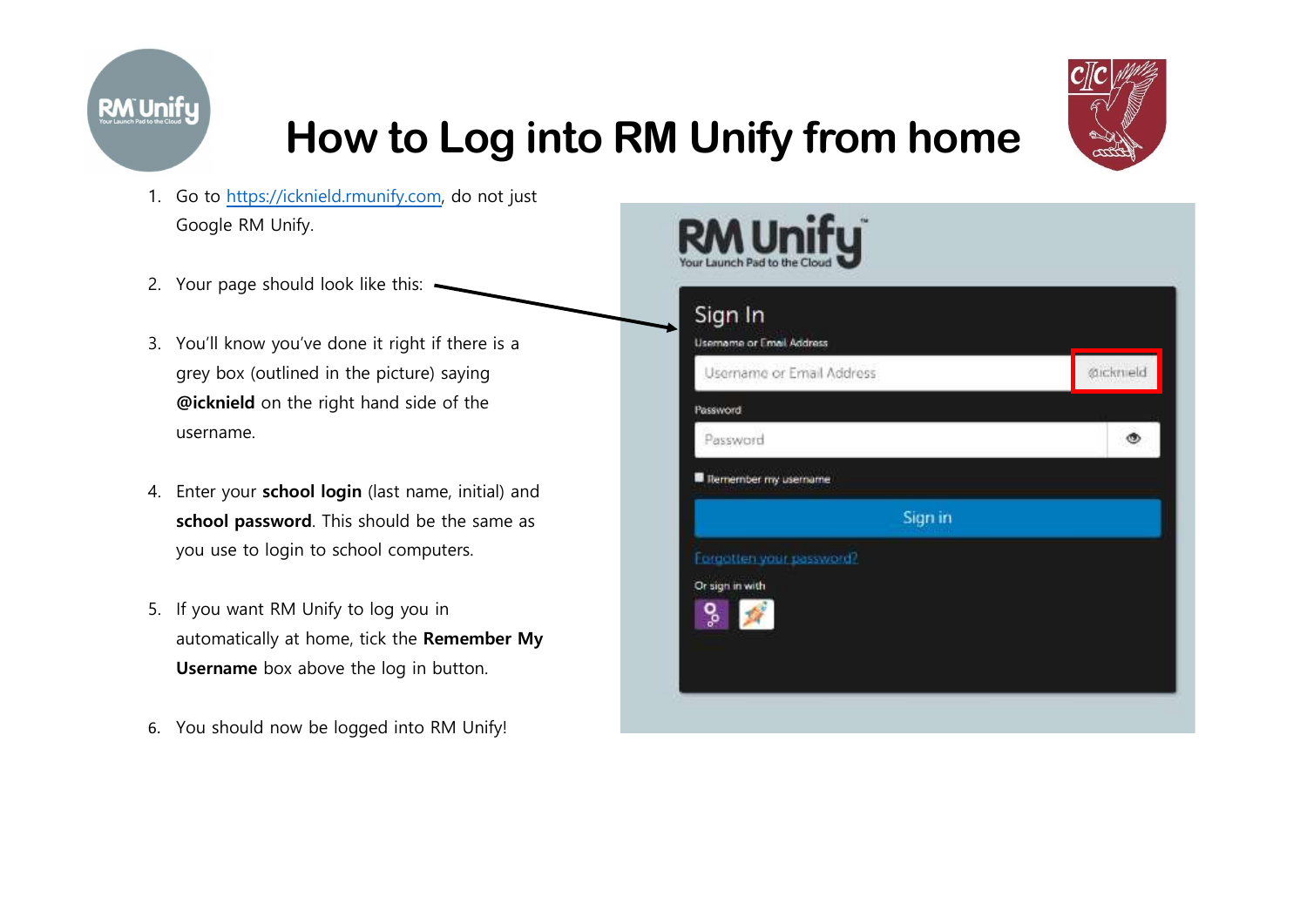

## How to Log into Show My Homework from home (Web Browser)

- 1. Log into RM Unify,
- 2. You will be presented with this screen:
- 3. Click on the Satchel: one icon (outlined).
- 4. RM Unify will log you into Show My Homework.



## How to Log into the Show My Homework App

- 1. Download the Show My Homework App from either Google Play or Apple App Store.
- 2. Open the App and enter the school name or Post code (OX49 5RB).
- 3. Click Log in via RM Unify.
- 4. Enter your school email address. Your school email address is your school login, plus @iccstudents.co.uk. For example, if your school login was bloggsj, then your school email address would be bloggsj@iccstudents.co.uk
- 5. Then enter your school password and click sign in.

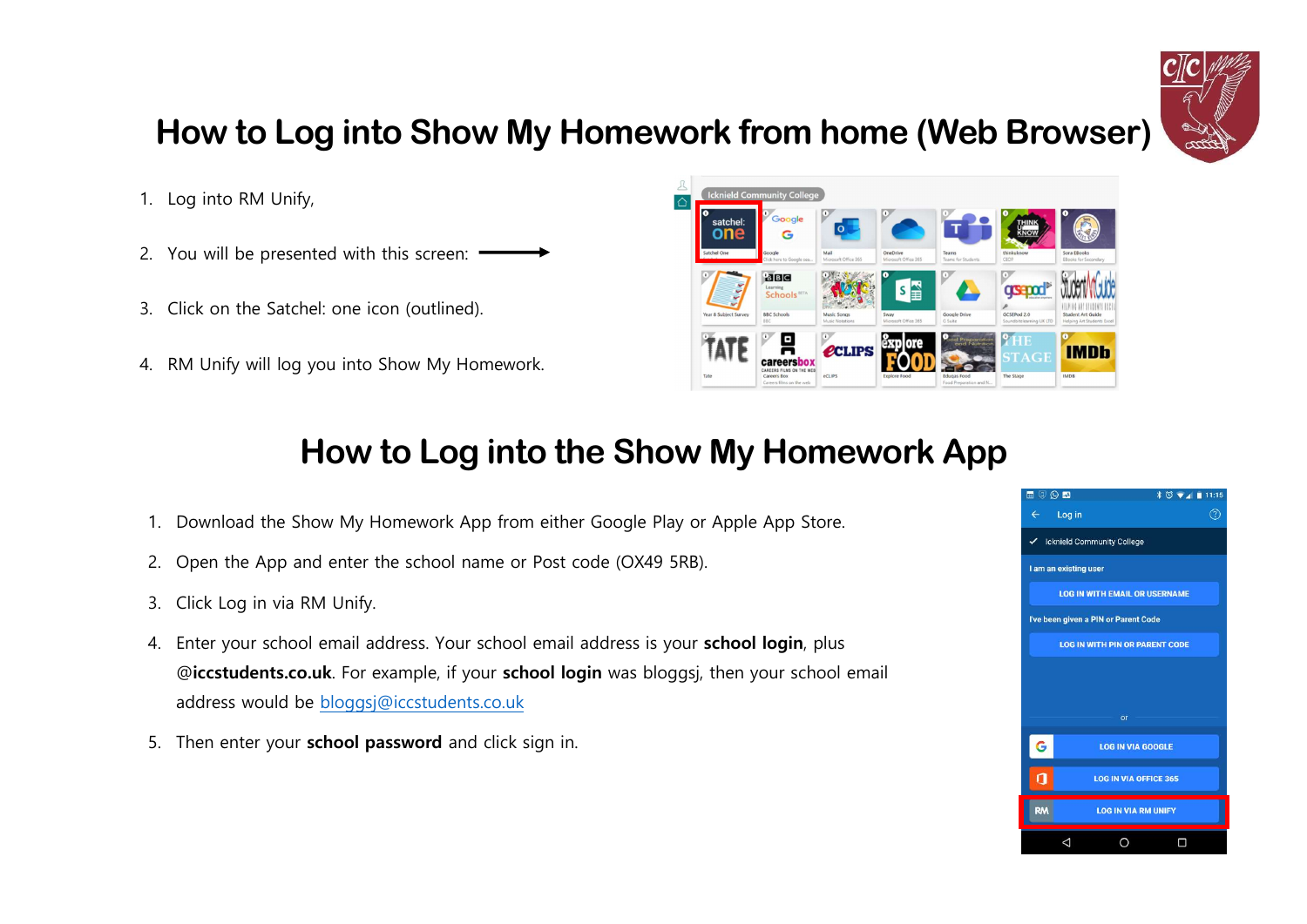#### How to Log into Microsoft Teams from home (Browser)

- 1. Log into RM Unify.
- 2. You will be presented with this screen:
- 3. Click on the Teams icon (outlined).
- 4. RM Unify will log you into Microsoft Teams.